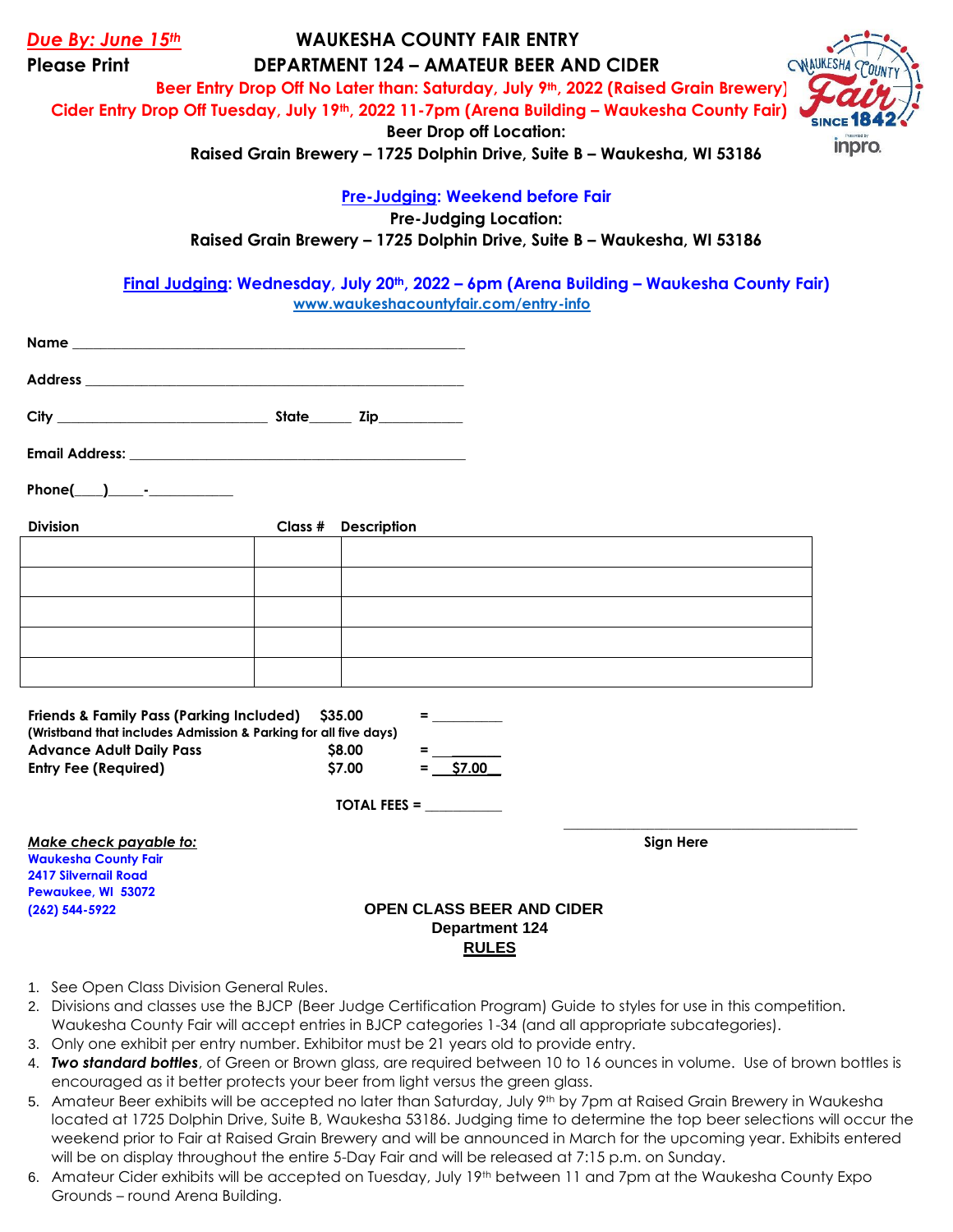- 7. Top beer selections and final judging will be held Wednesday of Fair at 6pm in the Arena Building.
- 8. All beer and cider will become the property of the Waukesha County Fair Association. Exhibitors may call for ribbons and bottles following the conclusion of the Fair.
- 9. All unused beer that is judged will be discarded. The empty bottles will be on display.
- 10. No commercially made products may be entered.
- 11. Beers will be refrigerated prior to judging unless noted otherwise.
- 12. For all divisions, except best label, the bottle should be free of all labels and only standard beer closures are accepted (crown caps and porcelain flip-tops). All markings on caps must be obliterated with a permanent black marker.
- 13. For the best beer label division, the label, should be crafted and designed by the home brewer and applied to a 10 to 16 ounce bottle with standard beer closure. Criteria used will include creativity, clarity, artistic appeal, and appropriate for beer style. Labels produced for or by a commercially licensed facility are ineligible.
- 14. Beer and Cider will have one Best of Show awarded at judge's discretion.
- 15. Each division may have one Grand Champion awarded at judge's discretion.
- 16. Placements will be judged per division as whole regardless of the number of classes entered.
- 17. Entries not meeting rules may be disqualified. Maximum of 200 entries accepted.
- 18. Entries are entirely the decision of the exhibitor as to which category and subcategory the entry will perform best. Judges will use BJCP guidelines to judge how well your entry fits its category and subcategory; thus, points could be lost if a beer is not entered in the appropriate category. A downloadable version of the complete BJCP style descriptions is available at [www.bjcp.org.](http://www.bjcp.org/)

## Amateur Beer Sponsored by





| <b>DIVISION: STANDARD AMERICAN BEER</b><br>Class No.<br>1. American Light Lager<br>2. American Lager<br>3. Cream Ale<br>4. American Wheat Beer            | <b>Blue</b><br>2.25                | Red<br>2.00 | White<br>1.75      | <b>Pink</b><br>1.50 |
|-----------------------------------------------------------------------------------------------------------------------------------------------------------|------------------------------------|-------------|--------------------|---------------------|
| <b>DIVISION: INTERNATIONAL</b><br><b>LAGER</b><br>Class No.<br>1. International Pale Lager<br>2. International Amber Lager<br>3. International Dark Lager | Blue<br>2.25                       | Red<br>2.00 | White<br>1.75      | <b>Pink</b><br>1.50 |
| <b>DIVISION: CZECH LAGER</b><br>Class No.<br>1. Czech Pale Ale<br>2. Czech Premium Pale Lager<br>3. Czech Amber Lager<br>4. Czech Dark Lager              | <b>Blue</b><br>2.25                | Red<br>2.00 | White<br>1.75      | <b>Pink</b><br>1.50 |
| <b>DIVISION: PALE MALTY EUROPEAN LAGER</b><br>Class No.<br>1. Munich Helles<br>2. Festbier<br>3. Helles Bock                                              | <b>Blue</b><br>Red<br>2.25<br>2.00 | 1.75        | White Pink<br>1.50 |                     |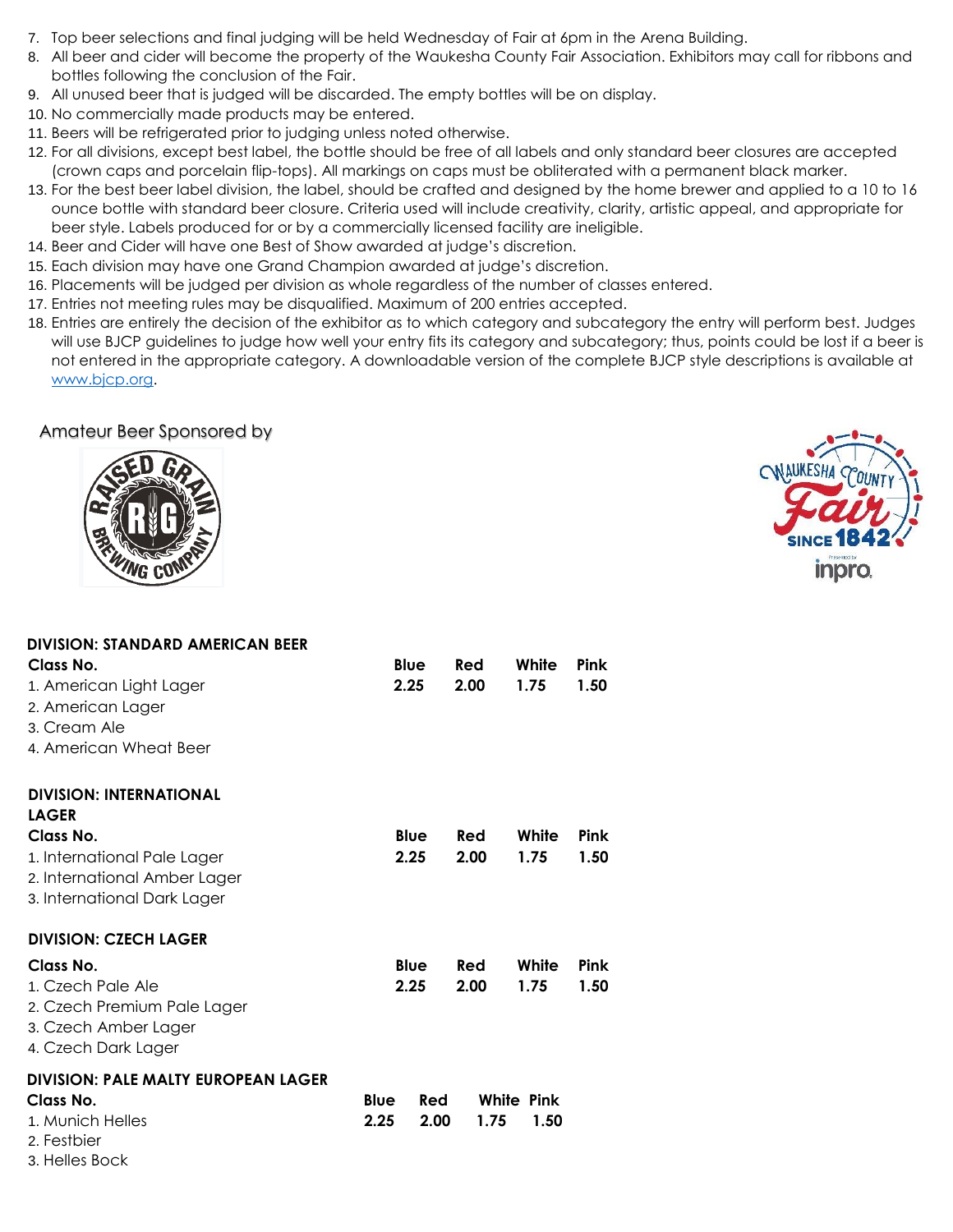| <b>DIVISION: PALE BITTER EUROPEAN LAGER</b><br>Class No.<br>1. German Leichtbier<br>2. Kolsch<br>3. German Helles Exportbier<br>4. German Pils                                        | <b>Blue</b><br>2.25 | Red<br>2.00 | <b>White Pink</b><br>1.75<br>1.50 |
|---------------------------------------------------------------------------------------------------------------------------------------------------------------------------------------|---------------------|-------------|-----------------------------------|
| DIVISION: AMBER MALTY EUROPEAN LAGER<br>Class No.<br>1. Marzen<br>2. Rauchbier<br>3. Dungles Bock                                                                                     | Blue<br>2.25        | Red<br>2.00 | White Pink<br>1.75<br>1.50        |
| <b>DIVISION: AMBER BITTER EUROPEAN BEER</b><br>Class No.<br>1. Vienna Lager<br>2. Altbier<br>3. Kellerbier<br>Kellerbier – Pale Kellerbier<br>a<br>Kellerbier – Amber Kellerbier<br>b | <b>Blue</b><br>2.25 | Red<br>2.00 | White Pink<br>1.75<br>1.50        |
| <b>DIVISION: DARK EUROPEAN LAGER</b><br>Class No.<br>1. Munich Dunkel<br>2. Schwarzbier                                                                                               | Blue<br>2.25        | Red<br>2.00 | White Pink<br>1.75<br>1.50        |
| <b>DIVISION: STRONG EUROPEAN BEER</b><br>Class No.<br>1. Doppelbock<br>2. Eisbock<br>3. Baltic Porter                                                                                 | Blue<br>2.25        | Red<br>2.00 | <b>White Pink</b><br>1.75<br>1.50 |
| <b>DIVISION: GERMAN WHEAT BEER</b><br>Class No.<br>1. Weissbier<br>2. Dunkles Weissbier<br>3. Weizenbock                                                                              | Blue<br>2.25        | Red<br>2.00 | <b>White Pink</b><br>1.75 1.50    |
| <b>DIVISION: BRITISH BITTER</b><br>Class No.<br>1. Ordinary Bitter<br>2. Best Bitter<br>3. Strong Bitter                                                                              | <b>Blue</b><br>2.25 | Red<br>2.00 | <b>White Pink</b><br>1.75<br>1.50 |
| <b>DIVISION: PALE COMMONWEALTH BEER</b><br>Class No.<br>1. British Golden Ale<br>2. Australian Sparkling Ale<br>3. English IPA                                                        | <b>Blue</b><br>2.25 | Red<br>2.00 | White Pink<br>1.75<br>1.50        |
| <b>DIVISION: BROWN BRITISH BEER</b><br>Class No.<br>1. Dark Mild<br>2. British Brown Ale<br>3. English Porter                                                                         | <b>Blue</b><br>2.25 | Red<br>2.00 | <b>White Pink</b><br>1.75<br>1.50 |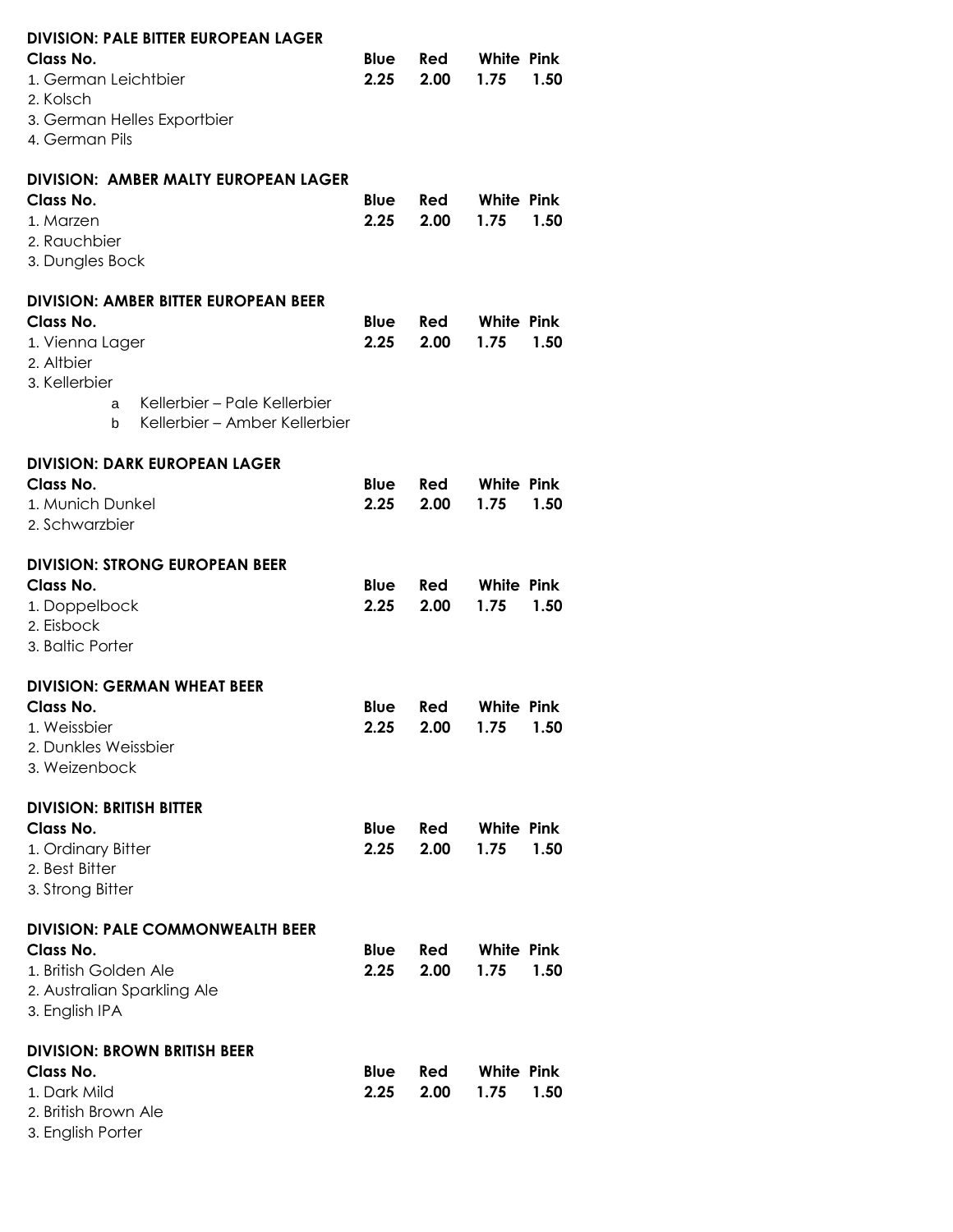| <b>DIVISION: SCOTTISH ALE</b><br>Class No.<br>1. Scottish Light<br>2. Scottish Heavy<br>3. Scottish Export                                                                                                                                                                                    | Blue<br>2.25        | Red<br>2.00        | White Pink<br>1.75        | 1.50 |
|-----------------------------------------------------------------------------------------------------------------------------------------------------------------------------------------------------------------------------------------------------------------------------------------------|---------------------|--------------------|---------------------------|------|
| <b>DIVISION: IRISH BEER</b><br>Class No.<br>1. Irish Red Ale<br>2. Irish Stout<br>3. Irish Extra Stout                                                                                                                                                                                        | <b>Blue</b><br>2.25 | Red<br>2.00        | White Pink<br>1.75        | 1.50 |
| <b>DIVISION: DARK BRITISH BEER</b><br>Class No.<br>1. Sweet Stout<br>2. Oatmeal Stout<br>3. Tropical Stout<br>4. Foreign Extra Stout                                                                                                                                                          | Blue<br>2.25        | Red<br>2.00        | White Pink<br>1.75        | 1.50 |
| <b>DIVISION: STRONG BRITISH ALE</b><br>Class No.<br>1. British Strong Ale<br>2. Old Ale<br>3. Wee Heavy<br>4. English Barleywine                                                                                                                                                              | <b>Blue</b><br>2.25 | Red<br>2.00        | White Pink<br>1.75        | 1.50 |
| <b>DIVISION: PALE AMERICAN ALE</b><br><b>Class No.</b><br>1. Blonde Ale<br>2. American Pale Ale                                                                                                                                                                                               | Blue<br>2.25        | Red<br>2.00        | White Pink<br>1.75        | 1.50 |
| <b>DIVISION: AMBER AND BROWN AMERICAN BEER</b><br>Class No.<br>1. American Amber Ale<br>2. California Common<br>3. American Brown Ale                                                                                                                                                         | Blue<br>2.25        | <b>Red</b><br>2.00 | <b>White Pink</b><br>1.75 | 1.50 |
| <b>DIVISION: AMERICAN PORTER AND STOUT</b><br>Class No.<br>1. American Porter<br>2. American Stout<br>3. Imperial Stout                                                                                                                                                                       | Blue<br>2.25        | Red<br>2.00        | White Pink<br>1.75        | 1.50 |
| <b>DIVISION: IPA</b><br>Class No.<br>1. American IPA<br>2. Specialty IPA<br>Specialty IPA - Belgian IPA<br>a<br>Specialty IPA - Black IPA<br>b<br>Specialty IPA - Brown IPA<br>с<br>Specialty IPA - Red IPA<br>d<br>Specialty IPA - Rye IPA<br>е<br>Specialty IPA - White IPA<br>$\mathsf{f}$ | Blue<br>2.25        | Red<br>2.00        | White Pink<br>1.75        | 1.50 |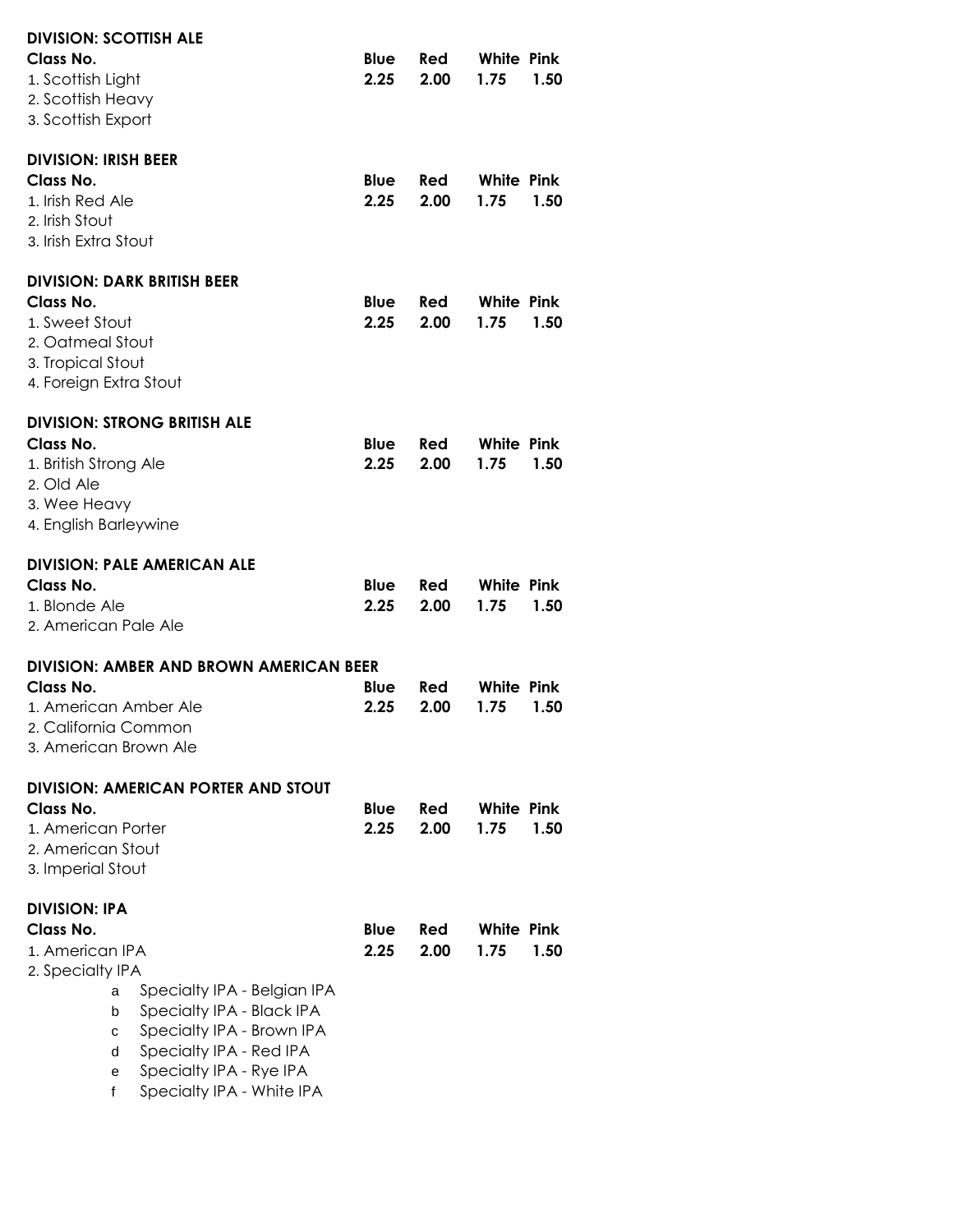| <b>DIVISION: STRONG AMERICAN PALE</b>                                      |             |             |                   |      |
|----------------------------------------------------------------------------|-------------|-------------|-------------------|------|
| Class No.                                                                  | <b>Blue</b> | Red         | <b>White Pink</b> |      |
| 1. Double IPA<br>2. American Strong Ale                                    | 2.25        | 2.00        | 1.75              | 1.50 |
| 3. American Barleywine                                                     |             |             |                   |      |
| 4. Wheatwine                                                               |             |             |                   |      |
| <b>DIVISION: EUROPEAN SOUR ALE</b>                                         |             |             |                   |      |
| Class No.                                                                  | <b>Blue</b> | <b>Red</b>  | <b>White Pink</b> |      |
| 1. Berliner Weise                                                          | 2.25        | 2.00        | 1.75              | 1.50 |
| 2. Flanders Red Ale                                                        |             |             |                   |      |
| 3. Oud Bruin                                                               |             |             |                   |      |
| 4. Lambic<br>5. Gueuze                                                     |             |             |                   |      |
| 6. Fruit Lambic                                                            |             |             |                   |      |
| <b>DIVISION: BELGIAN ALE</b>                                               |             |             |                   |      |
| Class No.                                                                  | Blue        | Red         | <b>White Pink</b> |      |
| 1. Witbier                                                                 | 2.25        | 2.00        | 1.75              | 1.50 |
| 2. Belgian Pale Ale                                                        |             |             |                   |      |
| 3. Biere de Garde                                                          |             |             |                   |      |
| <b>DIVISION: STRONG BELIGIAN ALE</b>                                       |             |             |                   |      |
| Class No.                                                                  | <b>Blue</b> | <b>Red</b>  | <b>White Pink</b> |      |
| 1. Belgian Blond Ale                                                       | 2.25        | 2.00        | 1.75              | 1.50 |
| 2. Saison<br>3. Belgian Golden Strong Ale                                  |             |             |                   |      |
|                                                                            |             |             |                   |      |
| <b>DIVISION: TRAPPIST ALE</b>                                              |             |             |                   |      |
| Class No.                                                                  | Blue        | Red         | White Pink        | 1.50 |
| 1. Trappist Single<br>2. Belgian Dubbel                                    | 2.25        | 2.00        | 1.75              |      |
| 3. Belgian Tripel                                                          |             |             |                   |      |
| 4. Belgian Dark Strong Ale                                                 |             |             |                   |      |
| <b>DIVISION: HISTORICAL BEER</b>                                           |             |             |                   |      |
| Class No.                                                                  | Blue        | Red         | White Pink        |      |
| 1. Historical Beer - Gose                                                  | 2.25        | 2.00        | 1.75              | 1.50 |
| 2. Historical Beer - Kentucky Common<br>3. Historical Beer - Lichtenhainer |             |             |                   |      |
| 4. Historical Beer – London Brown Ale                                      |             |             |                   |      |
| 5. Historical Beer – Piwo Grodziskie                                       |             |             |                   |      |
| 6. Historical Beer – Pre-Prohibition Lager                                 |             |             |                   |      |
| 7. Historical Beer - Pre-Prohibition Porter                                |             |             |                   |      |
| 8. Historical Beer - Roggenbier                                            |             |             |                   |      |
| 9. Historical Beer – Sahti                                                 |             |             |                   |      |
| <b>DIVISION: AMERICAN WILD ALE</b><br>Class No.                            | <b>Blue</b> |             | White Pink        |      |
| 1. Brett Beer                                                              | 2.25        | Red<br>2.00 | 1.75              | 1.50 |
| 2. Mixed-Frementation Sour Beer                                            |             |             |                   |      |
| 3. Wild Specialty Beer                                                     |             |             |                   |      |
| <b>DIVISION: FRUIT BEER</b>                                                |             |             |                   |      |
| Class No.                                                                  | <b>Blue</b> | Red         | <b>White Pink</b> |      |
| 1. Fruit Beer                                                              | 2.25        | 2.00        | 1.75              | 1.50 |
| 2. Fruit and Spice Beer<br>3. Specialty Fruit Beer                         |             |             |                   |      |
|                                                                            |             |             |                   |      |